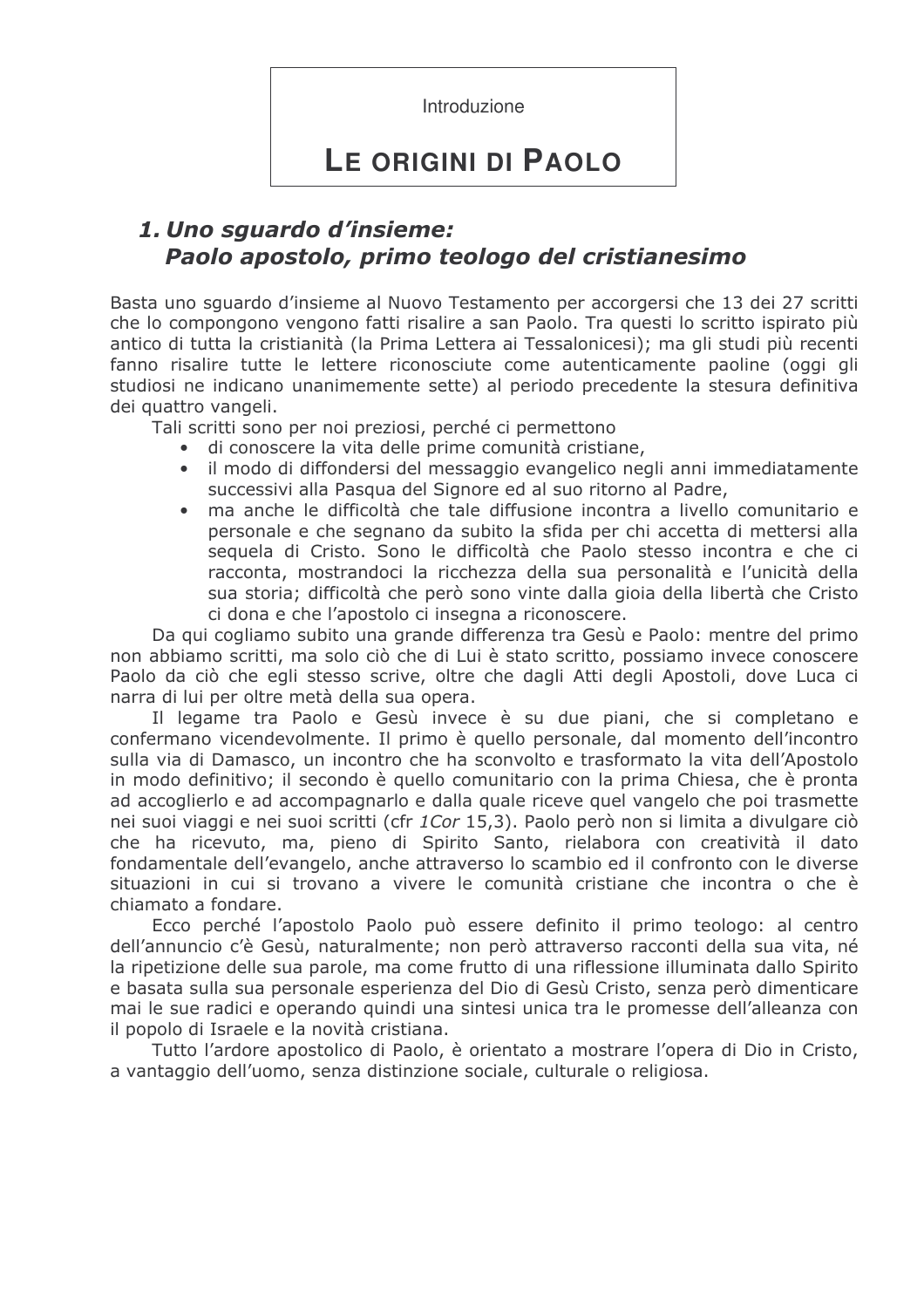### 2. Saulo prima di Damasco

### **Saulo o Paolo?**

In un certo senso sappiamo più cose di Paolo che di Gesù, se non altro perché di Gesù i vangeli ci raccontano gli ultimi due o tre anni di vita (oltre alle poche note sulla sua nascita e infanzia), mentre della vita di Paolo veniamo a conoscere, con molti dettagli, un arco di tempo di circa 25 - 30 anni; più precisamente abbiamo notizie di lui, in modo più o meno continuo, dal momento del martirio di Stefano (cfr At 7,55-58) fino al suo arrivo a Roma (cfr At 28,11-16). Poco sappiamo della sua storia precedente, se non per gli accenni che Paolo stesso fa nelle sue lettere; niente sappiamo di ciò che avvenne alla fine dei due anni di permanenza forzata nella capitale dell'Impero romano.

Alla sua vita precedente la svolta di Damasco, Paolo nelle sue lettere fa solo gualche accenno. Che sia nato a Tarso in Cilicia (attuale Turchia sud orientale) lo sappiamo attraverso gli Atti (9,11; 21,39); una conferma indiretta viene dal fatto che, dopo la fuga da Damasco con Cefa, si ritira nelle regioni della Siria e della Cilicia (cfr  $Gal(1.21).$ 

Dalla famiglia ebraica di stretta osservanza (cfr Fil 3,5-6) residente nella diaspora, ereditò anche la cittadinanza romana (cfr At 16,37-39; 22,25-29). Indizio di questo può essere anche il nome latino grecizzato con cui egli si presenta sempre: Paulos (significa "piccolo"; forse fungeva anche da cognome, come nel caso del proconsole Sergio Paolo, citato in At 13,7). Soltanto gli Atti riportano il suo nome ebraico, Saul (il nome del primo re d'Israele, appartenente alla tribù di Beniamino, la stessa di Paolo; cfr Fil 3,5), grecizzato in **Saulos**; proprio dagli Atti abbiamo dungue la segnalazione della compresenza di entrambi i nomi (At 13,9); del resto l'uso del doppio nome non era infreguente nelle famiglie ebraiche che partecipavano anche della cultura ellenistica (un altro esempio lo troviamo in Giovanni Marco, At 12,12.25). Paolo invece non si presenta mai, personalmente, con il suo nome ebraico.

### - A Tarso di Cilicia

La città di provenienza di Paolo era un centro all'epoca molto importante. Per la sua posizione geografica, Tarso era un crocevia per gli scambi tra l'Oriente e l'Occidente; situata ai piedi della catena montuosa del Tauro, è collegata al mare dal fiume Cidno. La città fu conquistata dai Romani di Pompeo e designata capitale delle Cilicia (67 a.C.); Marco Antonio la elevò al rango di città libera e concessa ai suoi abitanti la cittadinanza romana. Giunta al massimo del suo splendore sotto l'imperatore Augusto, questi concesse ai suoi cittadini addirittura l'esenzione dalle tasse, forse in omaggio al suo maestro, lo stoico Atenodoro, che era di Tarso.

Questa città infatti era famosa anche come centro culturale, patria di filosofi, retori e poeti, al punto che alcuni la posero al di sopra delle ben più celebri Atene ed Alessandria. Nella sinagoga cittadina, freguentata dalla numerosa comunità ebraica ivi residente, si leggeva la versione greca della Bibbia (la più famosa è guella detta dei Settanta, ma ne esistevano diverse).

L'anno di nascita non si può ricostruire con certezza; lo si può situare, con buona approssimazione tra il 5 ed il 10 d.C.; solitamente si stabilisce per convenzione l'anno 8 (e questo spiega il perché dell'anno giubilare indetto da papa Benedetto XVI, in occasione del bimillenario della nascita di Paolo). Questa collocazione discende da alcune affermazioni degli Atti, come la scuola di Gamaliele, di cui paleremo dopo, il fatto che fosse giovane al momento del martirio di Stefano (At 7.58, aveva cioè circa 30 anni nel 36 d.C.); l'apostolo stesso poi si definisce "vecchio" (cioè sessantenne) nel suo scritto all'amico Filemone, lettera che pare risalire più o meno al 68-70 d.C.

Non abbiamo notizie dirette sull'infanzia di Paolo, ma il quadro che possiamo provare a ricostruire è abbastanza verosimile: cresciuto in una famiglia giudaica di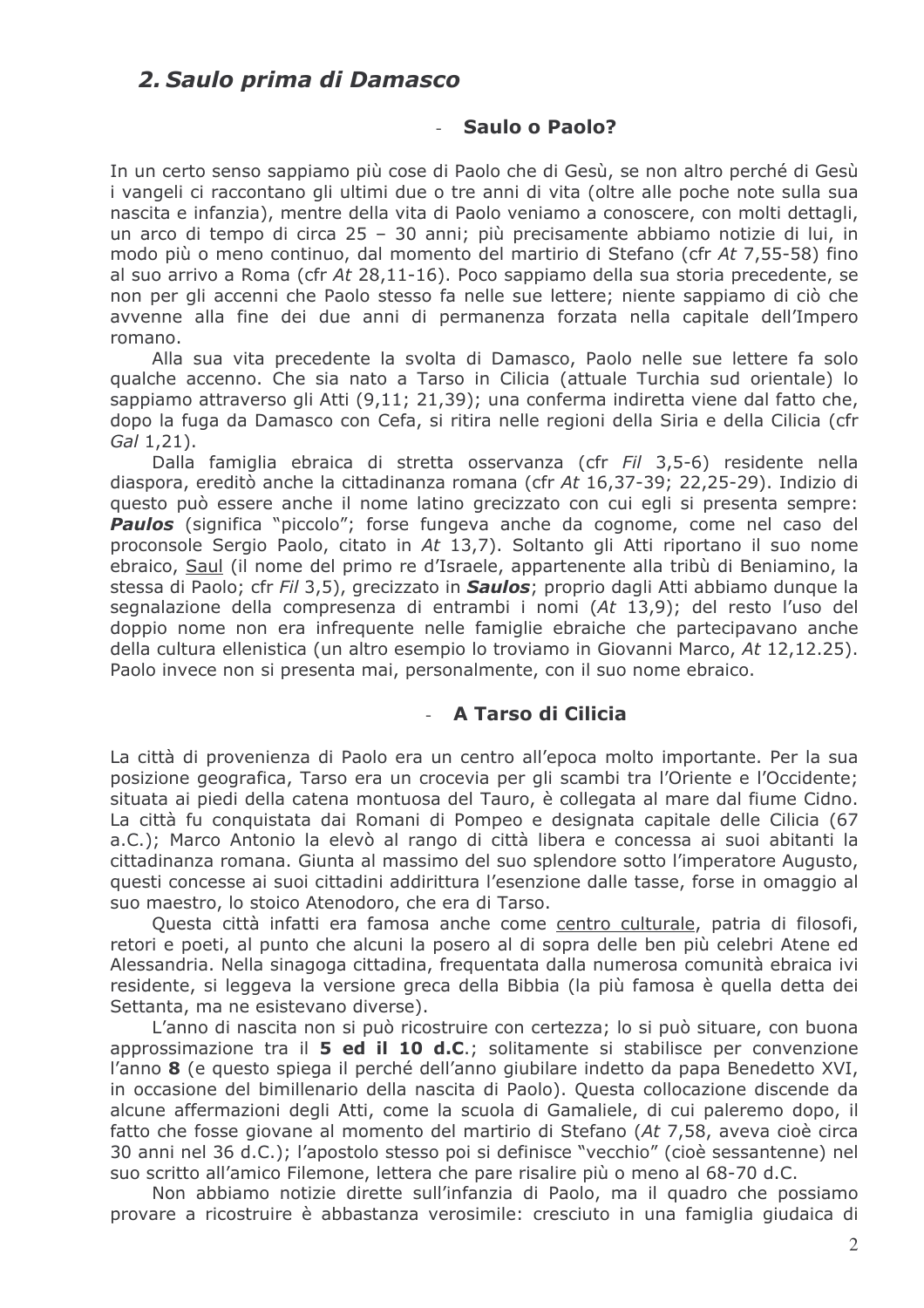stretta osservanza, vicina alla corrente dei farisei, con forti legami con la terra d'Israele, parlava il greco, lingua locale, ma utilizzava anche l'ebraico, lingua sacra della Scrittura e della preghiera (è probabile anche una conoscenza dell'aramaico, la lingua della Palestina); com'era consuetudini per gli ebrei osservanti, Paolo era guasi certamente circonciso ed era stato introdotto fin dalla più tenera età allo studio della Torah; così come è altamente probabile che egli abbia appreso in famiglia il mestiere di fabbricatore di tende e conciatore di pelli, di cui parla il libro degli Atti (18,3; del resto nell'antichità Tarso era famosa per la tessitura del lino). Trovandosi in ambiente ellenistico, Paolo conosce anche i principi della retorica, probabilmente però non studia in modo approfondito i classici della letteratura greca.

#### Saulo a Gerusalemme

Al tempo di Paolo, Gerusalemme risentiva molto degli influssi della cultura greca, come dimostrano le iscrizioni del secondo tempio, dalle quali si deduce che almeno un decimo della popolazione di allora (circa 100.000 abitanti) parlasse il greco come prima lingua, oltre a comprendere ebraico e aramaico, mentre vi erano molti ebrei che conoscevano bene e utilizzavano la lingua greca. Del resto la koiné greca era la lingua del commercio anche in Galilea ed era conosciuta da alcuni degli apostoli di Gesù. Vi erano dungue a Gerusalemme alcune sinagoghe nelle quali si incontravano ebrei, proseliti e simpatizzanti che parlavano tra loro in greco e che erano conosciute anche da chi proveniva dalla diaspora, come Paolo.

Possiamo così meglio inguadrare la giovinezza di Paolo, così come ci attestano alcuni scritti del Nuovo Testamento: ogni ebreo osservante, giunto a dodici anni, diventa bar mitzvà ("figlio del precetto") e la sua educazione può prevedere uno studio più approfondito della Scrittura, come in effetti avvenne per Saulo, il quale si trasferì alla scuola di Rabbi Gamaliele I, il più famoso maestro della legge del suo tempo (cfr At 22,3). Si trattava di un maestro di vedute piuttosto aperte, che operò a Gerusalemme tra il 20 ed il 50 d. C., molto stimato dai contemporanei e membro influente del Sinedrio (cfr At 5,34-39, dove interviene in favore degli apostoli). Qui Paolo acquisì una profonda conoscenza delle Scritture e aderì alla corrente religiosa dei farisei. Si può ragionevolmente supporre che Paolo, dopo la scuola di Gamaliele, sia stato assiduo frequentatore di una sinagoga di stampo ellenista, di corrente farisaica, assimilando le nozioni di base della predicazione sinagogale, oltre ad elementi di retorica greco-giudaica principalmente per la comunicazione orale. Infatti, il pensiero espresso nei suoi scritti rispecchia molti tratti del modo di ragionare tipico dell'esegesi rabbinica (cfr per es. Rm 1-2); anche quando si tratterà di confutare la dottrina che egli stesso aveva in precedenza professato, i metodi argomentativi saranno quelli appresi alla scuola rabbino-farisaica. Si può pensare che, nel tempo della formazione a Gerusalemme, Paolo abbia continuato il lavoro appreso in famiglia.

L'apostolo non parla mai nelle sue lettere di questo periodo nella città santa; ma le fonti, come abbiamo visto, sono piuttosto concordi in questo senso; ciò che appare strano è che egli non abbia conosciuto personalmente Gesù, in una città che allora era relativamente piccola e considerando la fama che il Nazareno aveva conquistato, così come ci viene narrato dai vangeli. È possibile però che dietro questo mancato incontro ci sia una precisa volontà dello stesso Paolo di non voler entrare in contatto con un uomo decisamente malvisto e avversato dalle correnti farisaiche ed osservanti.

#### Persecutore dei cristiani

È lo stesso Paolo a raccontarci il perché della sua scelta di opporsi risolutamente ai primi cristiani, all'inizio di quello che è probabilmente il più autobiografico dei suoi scritti, la Lettera ai Galati: "Voi avete certamente sentito parlare della mia condotta di un tempo nel giudaismo, come io perseguitassi fieramente la Chiesa di Dio e la devastassi, superando nel giudaismo la maggior parte dei miei coetanei e